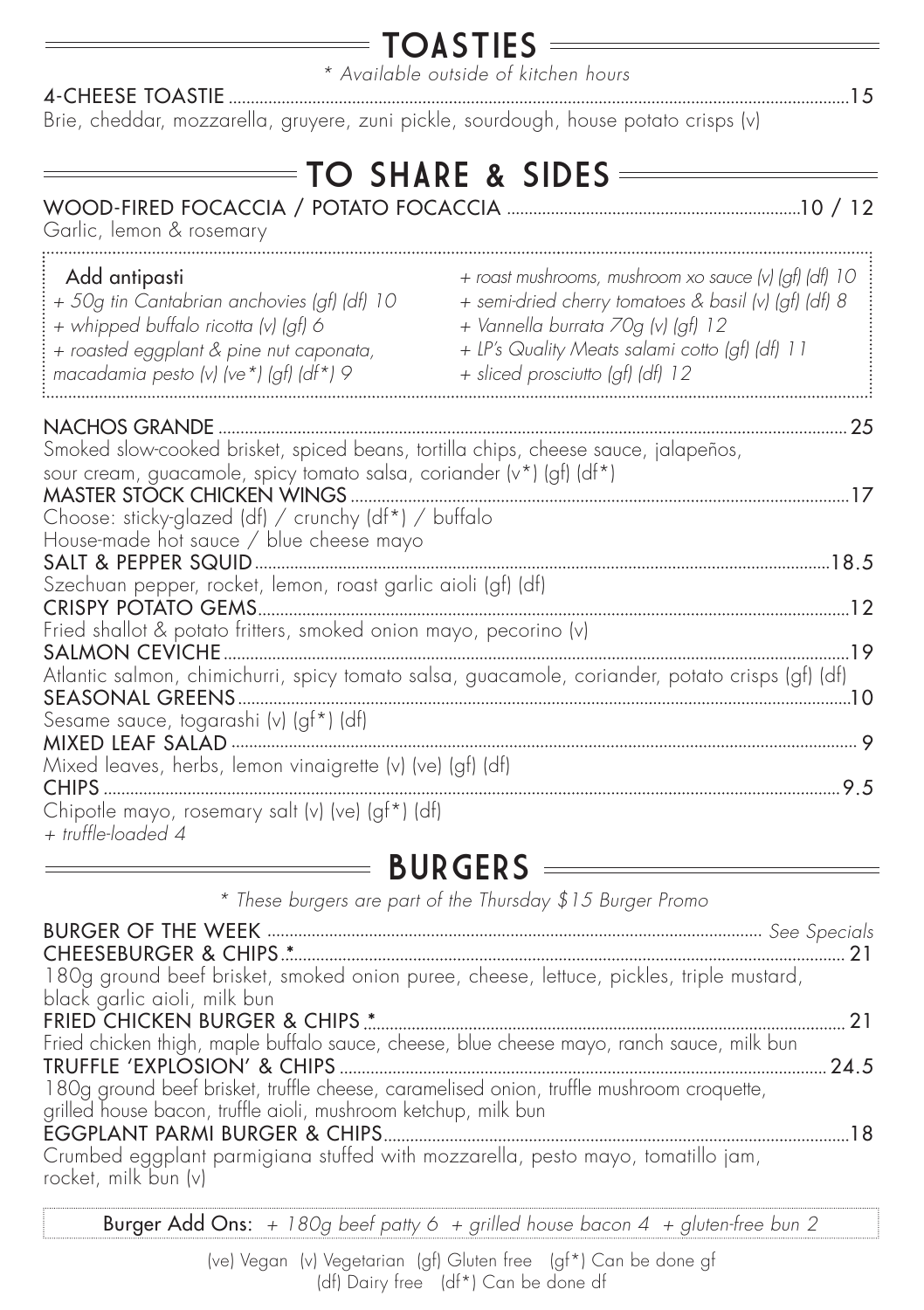| 23<br>Crispy panko-crumbed chicken breast, brown butter, mixed leaf salad, eschalot dressing (df*)<br>.27<br>Panko-crumbed chicken breast, Napolitana sauce, prosciutto, fresh mozzarella, mixed leaf<br>salad, eschalot dressing<br>FISH & CHIPS<br>.26<br>Beer-battered fish of the day, yoghurt tartare sauce, lemon, malt vinegar salt,<br>cucumber salad (gf*) (df*)<br>PAN-ROAST SALMON<br>Kipfler potatoes, braised leeks, basil, tomato & olive salsa, green beans (gf) (df*)<br>Braised lamb neck ragu, fresh egg pappardelle, gremolata, pecorino<br>Roast pumpkin, mushrooms, macadamia pesto, goats curd, crispy sage (v) (gf)<br>Grilled Grainge rump steak, roast carrots & leeks, gremolata (gf*) (df*)<br>Cream of mushroom (gf) 3 Creamy pepper (gf) 3 Café de Paris butter 3 Red wine butter (gf) 2<br>Gravy (gf) (df) 2 Brown butter sauce (gf) 2 Mushroom XO sauce (v) (ve) (gf) 3<br>$=$ <code>SALADS</code> =<br>SALMON POKE BOWL<br>Raw diced salmon, soba noodles, cabbage, kimchi, nori dressing, avocado, sesame seeds,<br>fish roe, pickled daikon, radish, ginger vinaigrette, coriander & shallot (gf*) (df)<br>20<br>Roast cauliflower & pumpkin, green harissa, spiced chickpeas, charred brocolini, pickled<br>pumpkin, seeds, walnut tarator sauce, beetroot & dukkha (v) (ve) (gf)<br>Master stock poached chicken breast, soba noodles, cabbage, green beans, cucumber,<br>sesame seeds, fried garlic & shallot, ginger vinaigrette (df)<br>Salad Add Ons: + master stock chicken $7 +$ marinated steamed prawns 6 + avocado 4<br>Mozzarella, basil (v) (gf*) + 50g tin Cantabrian anchovies 10<br>Roast pumpkin, artichoke, roast onion, mozzarella, macadamia pesto, goats curd (v)<br>Roast mushrooms, button mushrooms, smoked onion, mozzarella, parmesan, salted ricotta,<br>mushroom XO sauce, basil (v) (ve*) (gf*)<br>WOOD-ROASTED HAM & PINEAPPLE<br>Smoked mozzarella, shallots, shallot oil (gf*)<br>. 24<br>Marinated green prawns, cherry tomatoes, chilli, basil, roast eggplant, shellfish oil (gf*)<br>Truffle white sauce, Italian sausage mince, potato, pecorino, rosemary, garlic<br>Italian sausage, LP's salami cotto, nduja, pepperoni, mozzarella, oregano, hot honey (qf*)<br>Smoked mozzarella, parmesan, fennel seeds (gf*)<br>Lamb ragu, roasted mushroom, roast pumpkin, goats curd, macadamia pesto<br>VALRHONA CHOCOLATE MOUSSE | $MAINS =$               |  |
|----------------------------------------------------------------------------------------------------------------------------------------------------------------------------------------------------------------------------------------------------------------------------------------------------------------------------------------------------------------------------------------------------------------------------------------------------------------------------------------------------------------------------------------------------------------------------------------------------------------------------------------------------------------------------------------------------------------------------------------------------------------------------------------------------------------------------------------------------------------------------------------------------------------------------------------------------------------------------------------------------------------------------------------------------------------------------------------------------------------------------------------------------------------------------------------------------------------------------------------------------------------------------------------------------------------------------------------------------------------------------------------------------------------------------------------------------------------------------------------------------------------------------------------------------------------------------------------------------------------------------------------------------------------------------------------------------------------------------------------------------------------------------------------------------------------------------------------------------------------------------------------------------------------------------------------------------------------------------------------------------------------------------------------------------------------------------------------------------------------------------------------------------------------------------------------------------------------------------------------------------------------------------------------------------------------------------------------------------------------------------------------------------|-------------------------|--|
|                                                                                                                                                                                                                                                                                                                                                                                                                                                                                                                                                                                                                                                                                                                                                                                                                                                                                                                                                                                                                                                                                                                                                                                                                                                                                                                                                                                                                                                                                                                                                                                                                                                                                                                                                                                                                                                                                                                                                                                                                                                                                                                                                                                                                                                                                                                                                                                                    | SCHNITTY & CHIPS / MASH |  |
|                                                                                                                                                                                                                                                                                                                                                                                                                                                                                                                                                                                                                                                                                                                                                                                                                                                                                                                                                                                                                                                                                                                                                                                                                                                                                                                                                                                                                                                                                                                                                                                                                                                                                                                                                                                                                                                                                                                                                                                                                                                                                                                                                                                                                                                                                                                                                                                                    |                         |  |
|                                                                                                                                                                                                                                                                                                                                                                                                                                                                                                                                                                                                                                                                                                                                                                                                                                                                                                                                                                                                                                                                                                                                                                                                                                                                                                                                                                                                                                                                                                                                                                                                                                                                                                                                                                                                                                                                                                                                                                                                                                                                                                                                                                                                                                                                                                                                                                                                    |                         |  |
|                                                                                                                                                                                                                                                                                                                                                                                                                                                                                                                                                                                                                                                                                                                                                                                                                                                                                                                                                                                                                                                                                                                                                                                                                                                                                                                                                                                                                                                                                                                                                                                                                                                                                                                                                                                                                                                                                                                                                                                                                                                                                                                                                                                                                                                                                                                                                                                                    |                         |  |
|                                                                                                                                                                                                                                                                                                                                                                                                                                                                                                                                                                                                                                                                                                                                                                                                                                                                                                                                                                                                                                                                                                                                                                                                                                                                                                                                                                                                                                                                                                                                                                                                                                                                                                                                                                                                                                                                                                                                                                                                                                                                                                                                                                                                                                                                                                                                                                                                    |                         |  |
|                                                                                                                                                                                                                                                                                                                                                                                                                                                                                                                                                                                                                                                                                                                                                                                                                                                                                                                                                                                                                                                                                                                                                                                                                                                                                                                                                                                                                                                                                                                                                                                                                                                                                                                                                                                                                                                                                                                                                                                                                                                                                                                                                                                                                                                                                                                                                                                                    |                         |  |
|                                                                                                                                                                                                                                                                                                                                                                                                                                                                                                                                                                                                                                                                                                                                                                                                                                                                                                                                                                                                                                                                                                                                                                                                                                                                                                                                                                                                                                                                                                                                                                                                                                                                                                                                                                                                                                                                                                                                                                                                                                                                                                                                                                                                                                                                                                                                                                                                    |                         |  |
|                                                                                                                                                                                                                                                                                                                                                                                                                                                                                                                                                                                                                                                                                                                                                                                                                                                                                                                                                                                                                                                                                                                                                                                                                                                                                                                                                                                                                                                                                                                                                                                                                                                                                                                                                                                                                                                                                                                                                                                                                                                                                                                                                                                                                                                                                                                                                                                                    |                         |  |
|                                                                                                                                                                                                                                                                                                                                                                                                                                                                                                                                                                                                                                                                                                                                                                                                                                                                                                                                                                                                                                                                                                                                                                                                                                                                                                                                                                                                                                                                                                                                                                                                                                                                                                                                                                                                                                                                                                                                                                                                                                                                                                                                                                                                                                                                                                                                                                                                    |                         |  |
|                                                                                                                                                                                                                                                                                                                                                                                                                                                                                                                                                                                                                                                                                                                                                                                                                                                                                                                                                                                                                                                                                                                                                                                                                                                                                                                                                                                                                                                                                                                                                                                                                                                                                                                                                                                                                                                                                                                                                                                                                                                                                                                                                                                                                                                                                                                                                                                                    |                         |  |
|                                                                                                                                                                                                                                                                                                                                                                                                                                                                                                                                                                                                                                                                                                                                                                                                                                                                                                                                                                                                                                                                                                                                                                                                                                                                                                                                                                                                                                                                                                                                                                                                                                                                                                                                                                                                                                                                                                                                                                                                                                                                                                                                                                                                                                                                                                                                                                                                    |                         |  |
|                                                                                                                                                                                                                                                                                                                                                                                                                                                                                                                                                                                                                                                                                                                                                                                                                                                                                                                                                                                                                                                                                                                                                                                                                                                                                                                                                                                                                                                                                                                                                                                                                                                                                                                                                                                                                                                                                                                                                                                                                                                                                                                                                                                                                                                                                                                                                                                                    |                         |  |
|                                                                                                                                                                                                                                                                                                                                                                                                                                                                                                                                                                                                                                                                                                                                                                                                                                                                                                                                                                                                                                                                                                                                                                                                                                                                                                                                                                                                                                                                                                                                                                                                                                                                                                                                                                                                                                                                                                                                                                                                                                                                                                                                                                                                                                                                                                                                                                                                    |                         |  |
|                                                                                                                                                                                                                                                                                                                                                                                                                                                                                                                                                                                                                                                                                                                                                                                                                                                                                                                                                                                                                                                                                                                                                                                                                                                                                                                                                                                                                                                                                                                                                                                                                                                                                                                                                                                                                                                                                                                                                                                                                                                                                                                                                                                                                                                                                                                                                                                                    |                         |  |
|                                                                                                                                                                                                                                                                                                                                                                                                                                                                                                                                                                                                                                                                                                                                                                                                                                                                                                                                                                                                                                                                                                                                                                                                                                                                                                                                                                                                                                                                                                                                                                                                                                                                                                                                                                                                                                                                                                                                                                                                                                                                                                                                                                                                                                                                                                                                                                                                    |                         |  |
|                                                                                                                                                                                                                                                                                                                                                                                                                                                                                                                                                                                                                                                                                                                                                                                                                                                                                                                                                                                                                                                                                                                                                                                                                                                                                                                                                                                                                                                                                                                                                                                                                                                                                                                                                                                                                                                                                                                                                                                                                                                                                                                                                                                                                                                                                                                                                                                                    |                         |  |
|                                                                                                                                                                                                                                                                                                                                                                                                                                                                                                                                                                                                                                                                                                                                                                                                                                                                                                                                                                                                                                                                                                                                                                                                                                                                                                                                                                                                                                                                                                                                                                                                                                                                                                                                                                                                                                                                                                                                                                                                                                                                                                                                                                                                                                                                                                                                                                                                    |                         |  |
|                                                                                                                                                                                                                                                                                                                                                                                                                                                                                                                                                                                                                                                                                                                                                                                                                                                                                                                                                                                                                                                                                                                                                                                                                                                                                                                                                                                                                                                                                                                                                                                                                                                                                                                                                                                                                                                                                                                                                                                                                                                                                                                                                                                                                                                                                                                                                                                                    |                         |  |
|                                                                                                                                                                                                                                                                                                                                                                                                                                                                                                                                                                                                                                                                                                                                                                                                                                                                                                                                                                                                                                                                                                                                                                                                                                                                                                                                                                                                                                                                                                                                                                                                                                                                                                                                                                                                                                                                                                                                                                                                                                                                                                                                                                                                                                                                                                                                                                                                    |                         |  |
|                                                                                                                                                                                                                                                                                                                                                                                                                                                                                                                                                                                                                                                                                                                                                                                                                                                                                                                                                                                                                                                                                                                                                                                                                                                                                                                                                                                                                                                                                                                                                                                                                                                                                                                                                                                                                                                                                                                                                                                                                                                                                                                                                                                                                                                                                                                                                                                                    |                         |  |
|                                                                                                                                                                                                                                                                                                                                                                                                                                                                                                                                                                                                                                                                                                                                                                                                                                                                                                                                                                                                                                                                                                                                                                                                                                                                                                                                                                                                                                                                                                                                                                                                                                                                                                                                                                                                                                                                                                                                                                                                                                                                                                                                                                                                                                                                                                                                                                                                    |                         |  |
|                                                                                                                                                                                                                                                                                                                                                                                                                                                                                                                                                                                                                                                                                                                                                                                                                                                                                                                                                                                                                                                                                                                                                                                                                                                                                                                                                                                                                                                                                                                                                                                                                                                                                                                                                                                                                                                                                                                                                                                                                                                                                                                                                                                                                                                                                                                                                                                                    |                         |  |
|                                                                                                                                                                                                                                                                                                                                                                                                                                                                                                                                                                                                                                                                                                                                                                                                                                                                                                                                                                                                                                                                                                                                                                                                                                                                                                                                                                                                                                                                                                                                                                                                                                                                                                                                                                                                                                                                                                                                                                                                                                                                                                                                                                                                                                                                                                                                                                                                    |                         |  |
|                                                                                                                                                                                                                                                                                                                                                                                                                                                                                                                                                                                                                                                                                                                                                                                                                                                                                                                                                                                                                                                                                                                                                                                                                                                                                                                                                                                                                                                                                                                                                                                                                                                                                                                                                                                                                                                                                                                                                                                                                                                                                                                                                                                                                                                                                                                                                                                                    |                         |  |
|                                                                                                                                                                                                                                                                                                                                                                                                                                                                                                                                                                                                                                                                                                                                                                                                                                                                                                                                                                                                                                                                                                                                                                                                                                                                                                                                                                                                                                                                                                                                                                                                                                                                                                                                                                                                                                                                                                                                                                                                                                                                                                                                                                                                                                                                                                                                                                                                    |                         |  |
|                                                                                                                                                                                                                                                                                                                                                                                                                                                                                                                                                                                                                                                                                                                                                                                                                                                                                                                                                                                                                                                                                                                                                                                                                                                                                                                                                                                                                                                                                                                                                                                                                                                                                                                                                                                                                                                                                                                                                                                                                                                                                                                                                                                                                                                                                                                                                                                                    |                         |  |
|                                                                                                                                                                                                                                                                                                                                                                                                                                                                                                                                                                                                                                                                                                                                                                                                                                                                                                                                                                                                                                                                                                                                                                                                                                                                                                                                                                                                                                                                                                                                                                                                                                                                                                                                                                                                                                                                                                                                                                                                                                                                                                                                                                                                                                                                                                                                                                                                    |                         |  |
|                                                                                                                                                                                                                                                                                                                                                                                                                                                                                                                                                                                                                                                                                                                                                                                                                                                                                                                                                                                                                                                                                                                                                                                                                                                                                                                                                                                                                                                                                                                                                                                                                                                                                                                                                                                                                                                                                                                                                                                                                                                                                                                                                                                                                                                                                                                                                                                                    |                         |  |
|                                                                                                                                                                                                                                                                                                                                                                                                                                                                                                                                                                                                                                                                                                                                                                                                                                                                                                                                                                                                                                                                                                                                                                                                                                                                                                                                                                                                                                                                                                                                                                                                                                                                                                                                                                                                                                                                                                                                                                                                                                                                                                                                                                                                                                                                                                                                                                                                    |                         |  |
|                                                                                                                                                                                                                                                                                                                                                                                                                                                                                                                                                                                                                                                                                                                                                                                                                                                                                                                                                                                                                                                                                                                                                                                                                                                                                                                                                                                                                                                                                                                                                                                                                                                                                                                                                                                                                                                                                                                                                                                                                                                                                                                                                                                                                                                                                                                                                                                                    |                         |  |
|                                                                                                                                                                                                                                                                                                                                                                                                                                                                                                                                                                                                                                                                                                                                                                                                                                                                                                                                                                                                                                                                                                                                                                                                                                                                                                                                                                                                                                                                                                                                                                                                                                                                                                                                                                                                                                                                                                                                                                                                                                                                                                                                                                                                                                                                                                                                                                                                    |                         |  |
|                                                                                                                                                                                                                                                                                                                                                                                                                                                                                                                                                                                                                                                                                                                                                                                                                                                                                                                                                                                                                                                                                                                                                                                                                                                                                                                                                                                                                                                                                                                                                                                                                                                                                                                                                                                                                                                                                                                                                                                                                                                                                                                                                                                                                                                                                                                                                                                                    |                         |  |
|                                                                                                                                                                                                                                                                                                                                                                                                                                                                                                                                                                                                                                                                                                                                                                                                                                                                                                                                                                                                                                                                                                                                                                                                                                                                                                                                                                                                                                                                                                                                                                                                                                                                                                                                                                                                                                                                                                                                                                                                                                                                                                                                                                                                                                                                                                                                                                                                    |                         |  |
|                                                                                                                                                                                                                                                                                                                                                                                                                                                                                                                                                                                                                                                                                                                                                                                                                                                                                                                                                                                                                                                                                                                                                                                                                                                                                                                                                                                                                                                                                                                                                                                                                                                                                                                                                                                                                                                                                                                                                                                                                                                                                                                                                                                                                                                                                                                                                                                                    |                         |  |
|                                                                                                                                                                                                                                                                                                                                                                                                                                                                                                                                                                                                                                                                                                                                                                                                                                                                                                                                                                                                                                                                                                                                                                                                                                                                                                                                                                                                                                                                                                                                                                                                                                                                                                                                                                                                                                                                                                                                                                                                                                                                                                                                                                                                                                                                                                                                                                                                    |                         |  |
|                                                                                                                                                                                                                                                                                                                                                                                                                                                                                                                                                                                                                                                                                                                                                                                                                                                                                                                                                                                                                                                                                                                                                                                                                                                                                                                                                                                                                                                                                                                                                                                                                                                                                                                                                                                                                                                                                                                                                                                                                                                                                                                                                                                                                                                                                                                                                                                                    |                         |  |
|                                                                                                                                                                                                                                                                                                                                                                                                                                                                                                                                                                                                                                                                                                                                                                                                                                                                                                                                                                                                                                                                                                                                                                                                                                                                                                                                                                                                                                                                                                                                                                                                                                                                                                                                                                                                                                                                                                                                                                                                                                                                                                                                                                                                                                                                                                                                                                                                    |                         |  |
|                                                                                                                                                                                                                                                                                                                                                                                                                                                                                                                                                                                                                                                                                                                                                                                                                                                                                                                                                                                                                                                                                                                                                                                                                                                                                                                                                                                                                                                                                                                                                                                                                                                                                                                                                                                                                                                                                                                                                                                                                                                                                                                                                                                                                                                                                                                                                                                                    |                         |  |
|                                                                                                                                                                                                                                                                                                                                                                                                                                                                                                                                                                                                                                                                                                                                                                                                                                                                                                                                                                                                                                                                                                                                                                                                                                                                                                                                                                                                                                                                                                                                                                                                                                                                                                                                                                                                                                                                                                                                                                                                                                                                                                                                                                                                                                                                                                                                                                                                    |                         |  |
|                                                                                                                                                                                                                                                                                                                                                                                                                                                                                                                                                                                                                                                                                                                                                                                                                                                                                                                                                                                                                                                                                                                                                                                                                                                                                                                                                                                                                                                                                                                                                                                                                                                                                                                                                                                                                                                                                                                                                                                                                                                                                                                                                                                                                                                                                                                                                                                                    |                         |  |
|                                                                                                                                                                                                                                                                                                                                                                                                                                                                                                                                                                                                                                                                                                                                                                                                                                                                                                                                                                                                                                                                                                                                                                                                                                                                                                                                                                                                                                                                                                                                                                                                                                                                                                                                                                                                                                                                                                                                                                                                                                                                                                                                                                                                                                                                                                                                                                                                    |                         |  |
|                                                                                                                                                                                                                                                                                                                                                                                                                                                                                                                                                                                                                                                                                                                                                                                                                                                                                                                                                                                                                                                                                                                                                                                                                                                                                                                                                                                                                                                                                                                                                                                                                                                                                                                                                                                                                                                                                                                                                                                                                                                                                                                                                                                                                                                                                                                                                                                                    |                         |  |
|                                                                                                                                                                                                                                                                                                                                                                                                                                                                                                                                                                                                                                                                                                                                                                                                                                                                                                                                                                                                                                                                                                                                                                                                                                                                                                                                                                                                                                                                                                                                                                                                                                                                                                                                                                                                                                                                                                                                                                                                                                                                                                                                                                                                                                                                                                                                                                                                    |                         |  |
|                                                                                                                                                                                                                                                                                                                                                                                                                                                                                                                                                                                                                                                                                                                                                                                                                                                                                                                                                                                                                                                                                                                                                                                                                                                                                                                                                                                                                                                                                                                                                                                                                                                                                                                                                                                                                                                                                                                                                                                                                                                                                                                                                                                                                                                                                                                                                                                                    |                         |  |
|                                                                                                                                                                                                                                                                                                                                                                                                                                                                                                                                                                                                                                                                                                                                                                                                                                                                                                                                                                                                                                                                                                                                                                                                                                                                                                                                                                                                                                                                                                                                                                                                                                                                                                                                                                                                                                                                                                                                                                                                                                                                                                                                                                                                                                                                                                                                                                                                    |                         |  |
|                                                                                                                                                                                                                                                                                                                                                                                                                                                                                                                                                                                                                                                                                                                                                                                                                                                                                                                                                                                                                                                                                                                                                                                                                                                                                                                                                                                                                                                                                                                                                                                                                                                                                                                                                                                                                                                                                                                                                                                                                                                                                                                                                                                                                                                                                                                                                                                                    |                         |  |
|                                                                                                                                                                                                                                                                                                                                                                                                                                                                                                                                                                                                                                                                                                                                                                                                                                                                                                                                                                                                                                                                                                                                                                                                                                                                                                                                                                                                                                                                                                                                                                                                                                                                                                                                                                                                                                                                                                                                                                                                                                                                                                                                                                                                                                                                                                                                                                                                    |                         |  |
|                                                                                                                                                                                                                                                                                                                                                                                                                                                                                                                                                                                                                                                                                                                                                                                                                                                                                                                                                                                                                                                                                                                                                                                                                                                                                                                                                                                                                                                                                                                                                                                                                                                                                                                                                                                                                                                                                                                                                                                                                                                                                                                                                                                                                                                                                                                                                                                                    |                         |  |

Salted peanut praline (gf)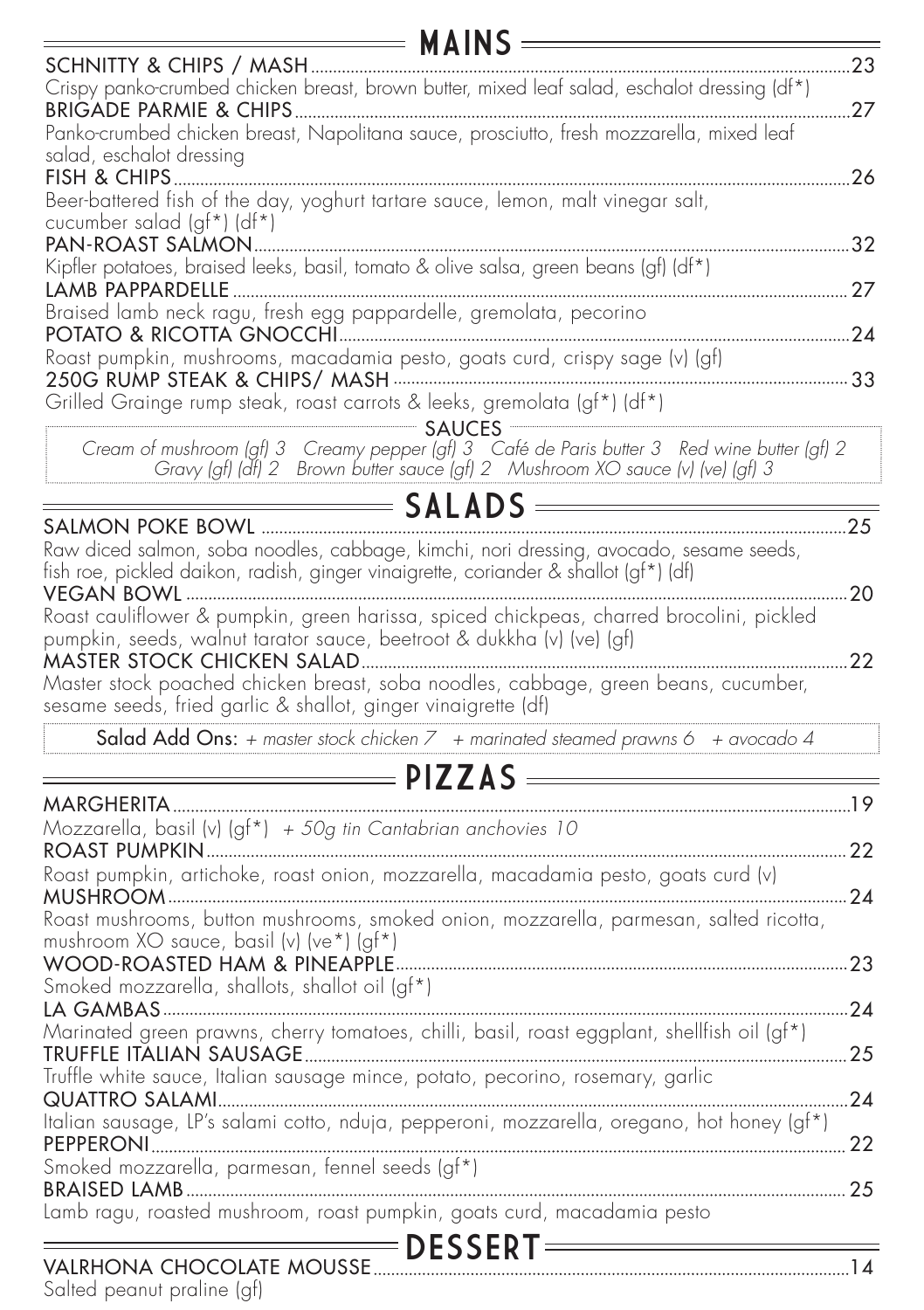| Served with: chips/ salad (gf*) (df)        |  |
|---------------------------------------------|--|
| Cherry tomatoes, pesto & parmesan (v) (df*) |  |
| Served with: chips/ salad                   |  |
| Served with: chips/ salad                   |  |
|                                             |  |

#### **COCKTAILS**

| MANGO MIMOSA<br>Prosecco, mango juice, freeze-dried raspberries                                                                                            |     |
|------------------------------------------------------------------------------------------------------------------------------------------------------------|-----|
|                                                                                                                                                            |     |
| Bulmers cider, Fireball, lemon juice, cinnamon, star anise, lemon wedge                                                                                    |     |
| Tanqueray gin, Martini Rosso vermouth, Campari, orange bitters, orange twist                                                                               |     |
|                                                                                                                                                            |     |
| Ketel One Citroen vodka, Triple Sec, cranberry juice, lime juice, lime twist                                                                               |     |
| MARGARITA                                                                                                                                                  |     |
| Jose Cuervo tequila, Triple Sec, lime juice, sugar syrup, lime wedge, salt                                                                                 |     |
|                                                                                                                                                            |     |
| Jose Cuervo tequila, St Germain elderflower liqueur, muddled fresh jalapeños,<br>orange juice, lime juice, sugar syrup, chilli salt rim, candied jalapeños |     |
|                                                                                                                                                            | .22 |
| Don Julio reposado tequila, lime juice, agave syrup, dehydrated orange wheel                                                                               |     |
| Gordon's gin, Smirnoff vodka, Jose Cuervo tequila, Bacardi rum, Triple Sec,<br>lemon juice, Coca-Cola, lemon slice                                         |     |
| Smirnoff vodka, Kahlua, Little Drippa, sugar syrup, coffee beans                                                                                           |     |
| Cascade ginger beer, muddled limes, mint, sugar, mint leaves                                                                                               |     |
|                                                                                                                                                            |     |

*\* Not included in Thu or Sat cocktail promos*

 $=$